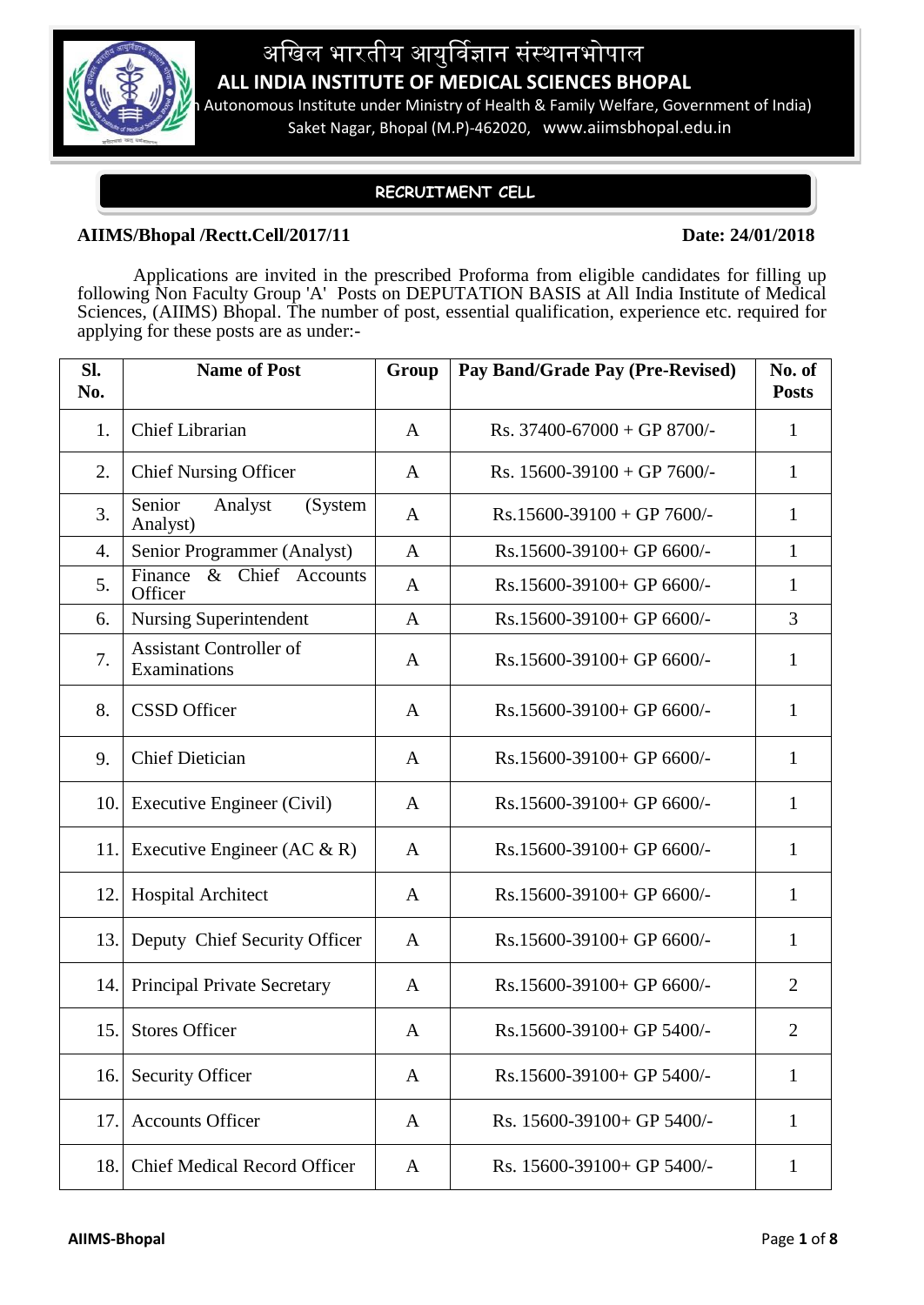|           | <b>Assistant Nursing</b>                                                                                                                                                                                                                                                                                                                                                                |              |                                                                                                                                                                                                                                                                                |                |
|-----------|-----------------------------------------------------------------------------------------------------------------------------------------------------------------------------------------------------------------------------------------------------------------------------------------------------------------------------------------------------------------------------------------|--------------|--------------------------------------------------------------------------------------------------------------------------------------------------------------------------------------------------------------------------------------------------------------------------------|----------------|
| 19.       | Superintendent                                                                                                                                                                                                                                                                                                                                                                          | $\mathbf{A}$ | Rs. 15600-39100+ GP 5400/-                                                                                                                                                                                                                                                     | 30             |
| 20.       | Senior Dietician (Assistant<br>Food Manager)                                                                                                                                                                                                                                                                                                                                            | $\mathbf{A}$ | Rs. 15600-39100+ GP 5400/-                                                                                                                                                                                                                                                     | $\overline{2}$ |
| 21.       | <b>Supervising Medical Social</b><br>Service Officer                                                                                                                                                                                                                                                                                                                                    | $\mathbf{A}$ | Rs. 15600-39100+ GP 5400/-                                                                                                                                                                                                                                                     | 1              |
|           | <b>Essential Eligibility Details:</b>                                                                                                                                                                                                                                                                                                                                                   |              |                                                                                                                                                                                                                                                                                |                |
| $SI$ . No | Name of the Post, Pay-band & Grade Pay and Essential Eligibility criteria                                                                                                                                                                                                                                                                                                               |              |                                                                                                                                                                                                                                                                                |                |
| 1.        | <b>Chief Librarian</b><br>Pay Band-4<br>Rs. 37400-67000 + GP 8700/-<br><b>Essential:-</b><br>Bodies or Research and Development Organizations<br>i) holding analogous posts on regular basis,<br><sub>or</sub><br>with at least 5 years of regular service in the grade pay of Rs. 7600/-<br><b>or</b><br>with at least 5 years of regular service in the gradepay of Rs. 6600/-<br>and |              | Officers under the Central/State/U.T. Governments / Universities / Statutory / Autonomous                                                                                                                                                                                      |                |
|           | ii) having educational qualification:<br>University or equivalent.<br>Desirable:<br>(a) Master's Degree in Library Science.<br>(b) Training in Medical Librarianship.                                                                                                                                                                                                                   |              | (a) Master's Degree in Science (preferablyon Biological Sciences); of a recognized<br>(b) Degree or equivalent Diploma in LibraryScience of a recognized Institution or University                                                                                             |                |
| 2.        | <b>Chief Nursing Officer</b><br>Pay Band-3<br>Rs.15600-39100 with Grade Pay of Rs.7600/-<br><b>Essential:</b><br>i) holding analogous posts<br><b>or</b><br>ofRs.6600/-<br><b>or</b><br>Payof Rs. 5400/-.                                                                                                                                                                               |              | Officers of the State/Central Government or Statutory/ Autonomous Bodies:<br>ii) With 5 years of regular service in the post in the relevant field in the PB 3 with Grade Pay<br>iii) With 10 years of regular service in the postin the relevant field in the PB 3 with Grade |                |
| 3.        | <b>Senior Analyst (System Analyst)</b><br>Pay Band-3<br>Rs.15600-39100 with Grade Pay of Rs.7600/-<br><b>Essential:</b>                                                                                                                                                                                                                                                                 |              | Officers from Ministries/ Departments of Government of India/State Government/ Union<br>Territories/ Statutory/ Autonomous Bodies, holding analogous posts on regular basis or<br>posts with GP of 6600/- and above with 5 years of regular service in this grade.             |                |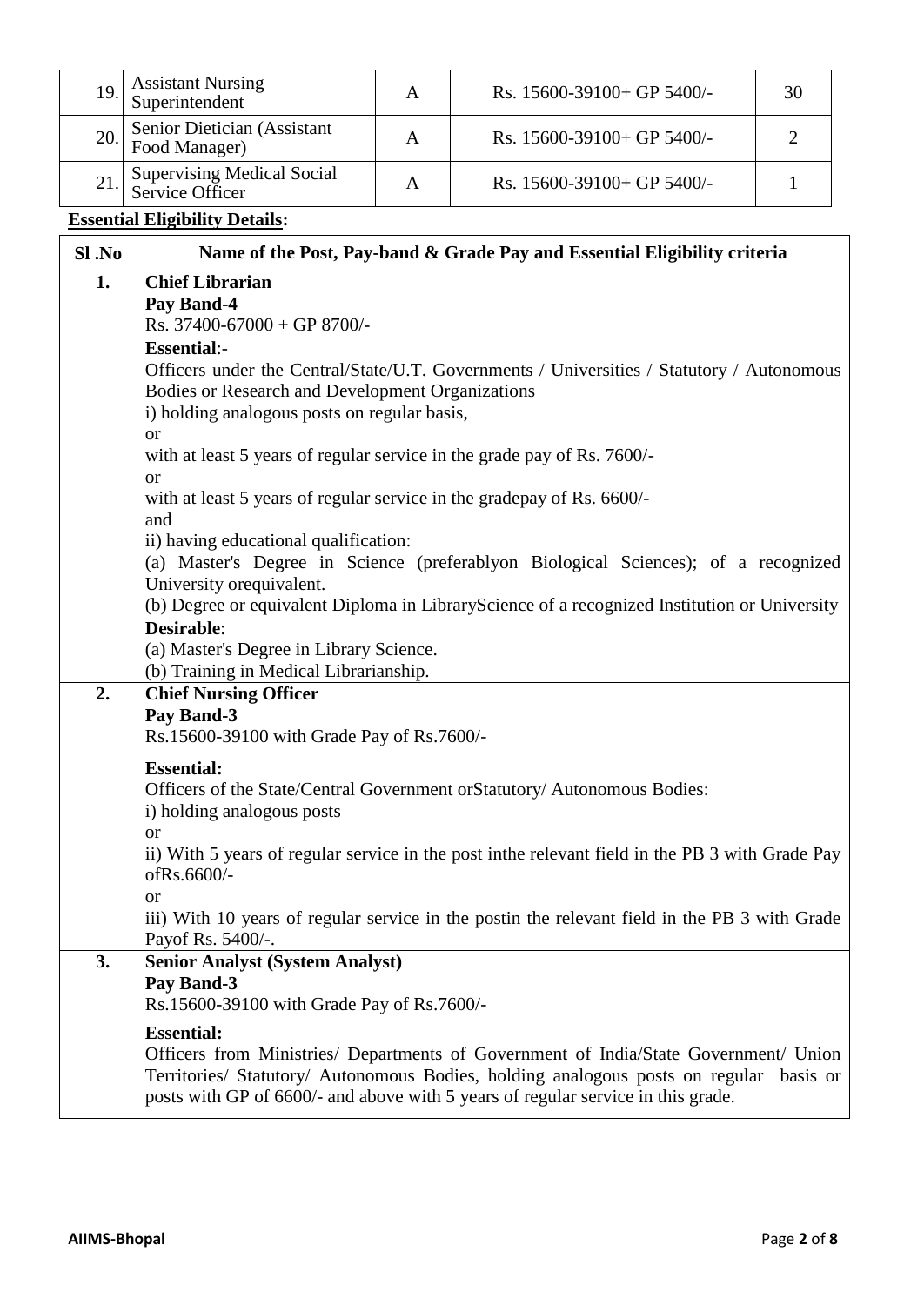| 4. | <b>Senior Programmer (Analyst)</b>                                                                                                                                      |
|----|-------------------------------------------------------------------------------------------------------------------------------------------------------------------------|
|    | Pay Band $-3$                                                                                                                                                           |
|    | Rs.15600-39100 with Grade Pay of Rs.6600/-                                                                                                                              |
|    | <b>Essential:</b>                                                                                                                                                       |
|    | Officers from Ministries/ Departments of Government of India/State Government / Union                                                                                   |
|    | Territories / Statutory/ Autonomous Bodies holding analogous posts on regular basis or with                                                                             |
|    | 5 years of regular service in the PB- $3 + GP$ of 5400/-.                                                                                                               |
|    |                                                                                                                                                                         |
|    | Having educational qualification mentioned below:                                                                                                                       |
|    | BE/B.Tech/MCA/BSc with Diploma in Computer Application +10 yearsexperience in IT                                                                                        |
|    | systems/ Networking/ Hardware configuration/ SoftwareProgramming in Ministries/<br>India/StateGovernment/Union<br>Territories/<br>Departments<br>of<br>Government<br>of |
|    | Statutory/Autonomous Bodies.                                                                                                                                            |
|    |                                                                                                                                                                         |
| 5. | <b>Finance &amp; Chief Accounts Officer</b>                                                                                                                             |
|    | Pay Band $-3$<br>Rs.15600-39100 with Grade Pay of Rs.6600/-                                                                                                             |
|    |                                                                                                                                                                         |
|    | <b>Essential:</b>                                                                                                                                                       |
|    | Officers under the Central/State/U.T. Governments/Universities/ Statutory/ Autonomous                                                                                   |
|    | Bodies or Research and Development Organizations                                                                                                                        |
|    | i) holding analogous posts on regularbasis,                                                                                                                             |
|    | <b>or</b><br>ii) With 5 years regular service in the relevant field in the grade pay of Rs. 5400/-                                                                      |
|    |                                                                                                                                                                         |
| 6. | <b>Nursing Superintendent</b><br>Pay Band $-3$                                                                                                                          |
|    | Rs.15600-39100 with Grade Pay of Rs.6600/-                                                                                                                              |
|    |                                                                                                                                                                         |
|    | <b>Essential:</b>                                                                                                                                                       |
|    | Officers of the State/ Central Government or Statutory/ Autonomous Bodies holding                                                                                       |
|    | analogous posts<br><b>or</b>                                                                                                                                            |
|    | Deputy/ Assistant Nursing Superintendentwith 5 years regular service in the Grade Pay of                                                                                |
|    | Rs. 5400/-                                                                                                                                                              |
| 7. | <b>Assistant Controller of Examinations</b>                                                                                                                             |
|    | Pay Band $-3$                                                                                                                                                           |
|    | Rs.15600-39100 with Grade Pay of Rs.6600/-                                                                                                                              |
|    | <b>Essential:</b>                                                                                                                                                       |
|    | Officers under the Central/State/U.T. Governments/Universities/Statutory,Autonomous                                                                                     |
|    | Bodies or Research and Development Organizations holding analogous posts on regular                                                                                     |
|    | basis, or                                                                                                                                                               |
|    | At least 5 years of regular service in the post in the PB-3, with Grade Pay of Rs. 5400/- or                                                                            |
|    | higher.                                                                                                                                                                 |
| 8. | <b>CSSD Officer</b>                                                                                                                                                     |
|    | Pay Band $-3$                                                                                                                                                           |
|    | Rs.15600-39100 with Grade Pay of Rs.6600/-                                                                                                                              |
|    | <b>Essential:</b>                                                                                                                                                       |
|    | Officers of Central/State Govt./ Autonomous/ Statutory Organizationholding analogous post                                                                               |
|    | on regular basis                                                                                                                                                        |
|    | <b>or</b>                                                                                                                                                               |
|    | CSSD Supervisor with five/seven years of regular service in the grade pay of Rs.5400/- or<br>4600/- respectively.                                                       |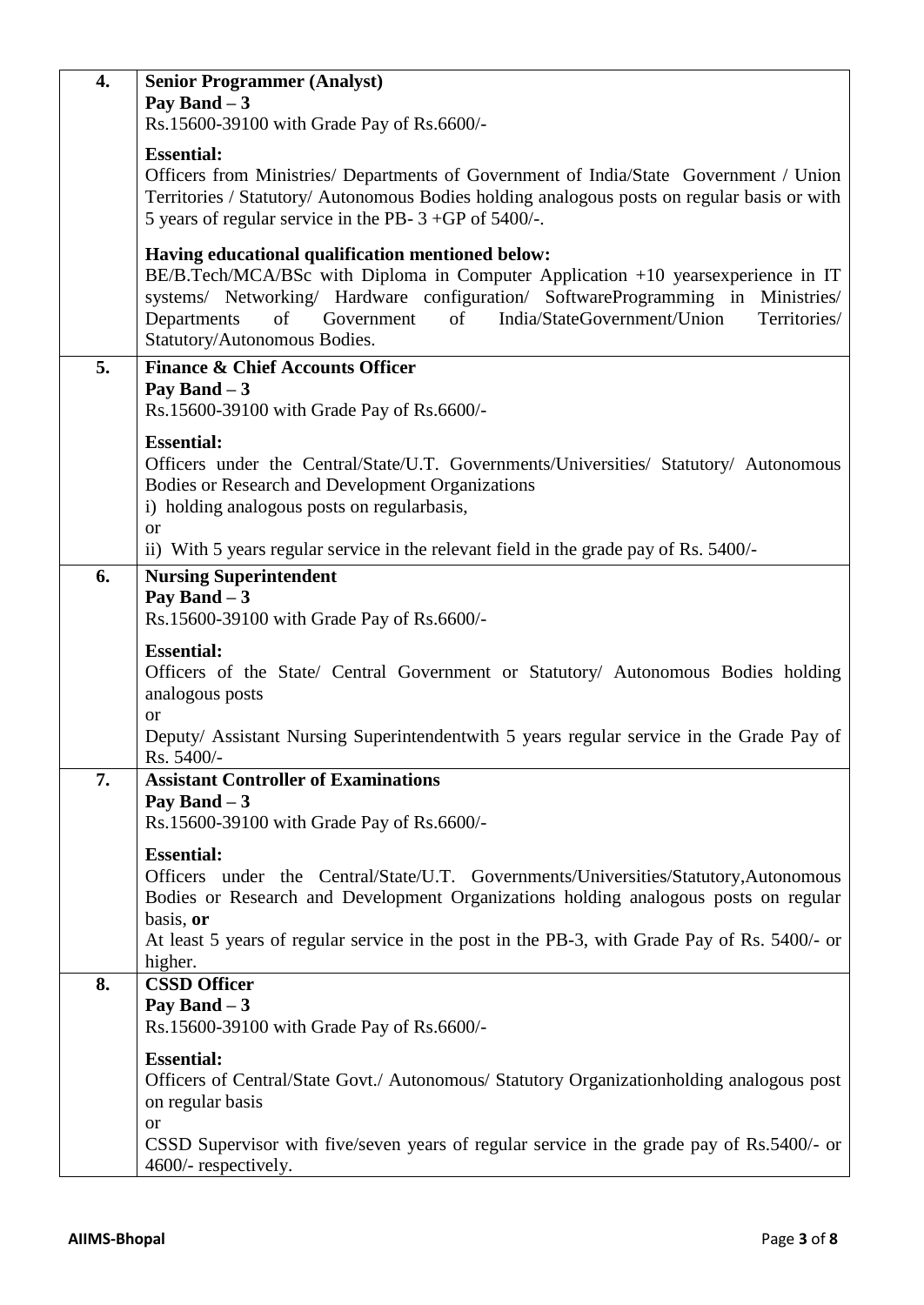| 9.  | <b>Chief Dietician</b>                                                                       |  |
|-----|----------------------------------------------------------------------------------------------|--|
|     | Pay Band $-3$                                                                                |  |
|     | Rs.15600-39100 with Grade Pay of Rs.6600/-                                                   |  |
|     | <b>Essential:</b>                                                                            |  |
|     | Officers under the Central/State/U.T. Governments/Universities/Statutory, Autonomous         |  |
|     | Bodies or Health Care Organizations holding analogous posts on regular basis,                |  |
|     | <b>or</b>                                                                                    |  |
|     | with 5 years of regular service in the post of Senior Dietician (Assistant Food Manager) in  |  |
|     | the Grade Pay of Rs. 5400/-,                                                                 |  |
|     | <b>or</b>                                                                                    |  |
|     | with 7 years of regular service in the post of Dietician in the Grade Pay of Rs. 4600/-.     |  |
| 10. | <b>Executive Engineer (Civil)</b>                                                            |  |
|     | Pay Band $-3$                                                                                |  |
|     | Rs.15600-39100 with Grade Pay of Rs.6600/-                                                   |  |
|     |                                                                                              |  |
|     | <b>Essential:</b>                                                                            |  |
|     | Officers under the Central/State/U.T. Governments/Universities/ Statutory/ Autonomous        |  |
|     | Bodies or Research and Development Organizations                                             |  |
|     | i) holding analogous posts on regular basis,                                                 |  |
|     | <sub>or</sub>                                                                                |  |
|     | ii) Assistant Engineer (Civil) with 5 years regular service in the grade pay of Rs.5400/-    |  |
|     | <b>or</b>                                                                                    |  |
|     | iii) Junior Engineer (Civil) with 7 years of regular service in the grade pay of Rs. 4600/-  |  |
|     |                                                                                              |  |
|     |                                                                                              |  |
|     |                                                                                              |  |
| 11. | Executive Engineer $(AC & R)$                                                                |  |
|     | Pay Band $-3$                                                                                |  |
|     | Rs.15600-39100 with Grade Pay of Rs.6600/-                                                   |  |
|     | <b>Essential:</b>                                                                            |  |
|     | Officers from Ministries/ Departments of Government of India, CPWD, MES, BRO, DoT,           |  |
|     | State Government/Union Territories, Engineering Services, and other Engineering              |  |
|     | Departments of the Central/State /PSU/Statutory/Autonomous Bodies working holding            |  |
|     | analogous post                                                                               |  |
|     | <b>or</b>                                                                                    |  |
|     | in PB-3 GP 5400 with 5 years of regular service in the grade,                                |  |
|     | <b>or</b>                                                                                    |  |
|     | in PB-2 GP 4600 with 7 years of regular service in the grade.                                |  |
|     |                                                                                              |  |
| 12. | <b>Hospital Architect</b>                                                                    |  |
|     | Pay Band $-3$                                                                                |  |
|     | Rs.15600-39100 with Grade Pay of Rs.6600/-                                                   |  |
|     | <b>Essential:</b>                                                                            |  |
|     | Architects or officers in equivalent grade in CPWD Possessing a Degree in Architecture and   |  |
|     | having not less than 5 years' experience in the line.                                        |  |
|     |                                                                                              |  |
|     | In the event of suitable officers not being available from CPWD, similar officers from other |  |
|     | Central Government departments or Central Autonomous/ Statutory Bodies or Public Sector      |  |
|     | Undertakings may be considered.                                                              |  |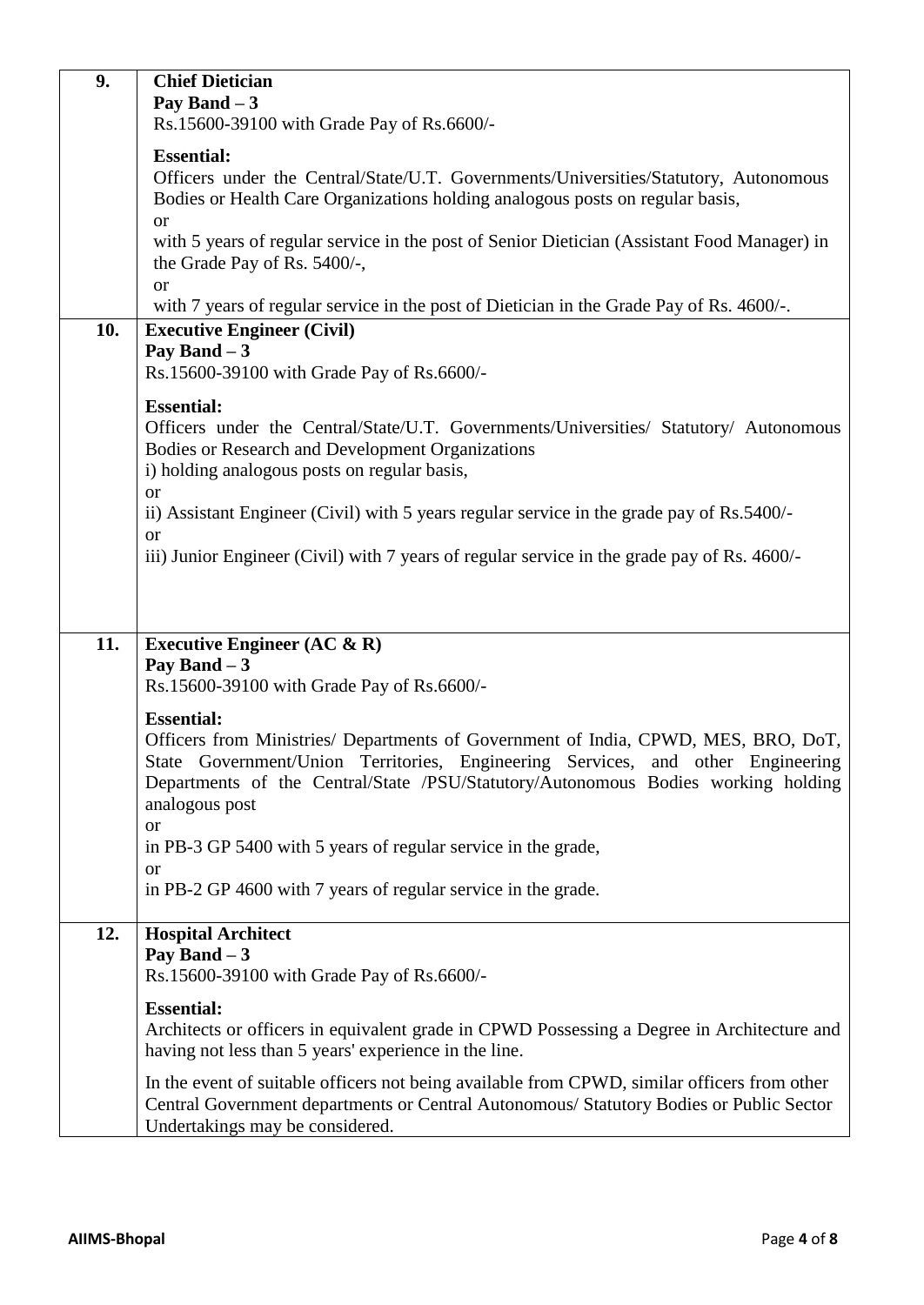| 13.                 | <b>Deputy Chief Security Officer</b>                                                                                                                                            |
|---------------------|---------------------------------------------------------------------------------------------------------------------------------------------------------------------------------|
|                     | Pay Band $-3$                                                                                                                                                                   |
|                     | Rs.15600-39100 with Grade Pay of Rs.6600/-                                                                                                                                      |
|                     | <b>Essential:</b>                                                                                                                                                               |
|                     | 1. Officers of the Police Departments of the Central/State/UT or Officers of the Armed<br>Forces including Para Military Forces, holding analogous posts or with 5years regular |
|                     | service in a post in PB-3 (15600-39100), GP 5400/- or above, preferably having experience                                                                                       |
|                     | connected with security, handling agitations strikes of employees.                                                                                                              |
| 14.                 | <b>Principal Private Secretary</b>                                                                                                                                              |
|                     | Pay Band $-3$<br>Rs.15600-39100 with Grade Pay of Rs.6600/-                                                                                                                     |
|                     |                                                                                                                                                                                 |
|                     | <b>Essential:</b><br>Officers of Central/State Government or Central/State Statutory/ Autonomous Bodies                                                                         |
|                     | holding analogous posts or with at least 7 years of regular service in the post with Grade Pay                                                                                  |
|                     | of Rs. 4600 or higher.                                                                                                                                                          |
| 15.                 | <b>Stores Officer</b>                                                                                                                                                           |
|                     | Pay Band $-3$                                                                                                                                                                   |
|                     | Rs.15600-39100 with Grade Pay of Rs.5400/-                                                                                                                                      |
|                     | <b>Essential:</b>                                                                                                                                                               |
|                     | Officers under the Central/State/U.T. Governments/Universities/Statutory, Autonomous<br>Bodies or Autonomous Bodies or Research and Development Organizations                   |
|                     |                                                                                                                                                                                 |
|                     | i) holding analogous posts on regular basis,<br><b>or</b>                                                                                                                       |
|                     | ii) with 2 years regular service in the grade pay of Rs. 4800/-                                                                                                                 |
|                     | <b>or</b>                                                                                                                                                                       |
|                     | iii) with 3 years regular service in the grade pay of Rs. 4600/- and having educational                                                                                         |
|                     | qualifications and experience as under:                                                                                                                                         |
|                     | (i) Degree from a recognized University/Institution;<br>(ii) Post-graduate degree/Diploma in Material Management from a recognized                                              |
|                     | University/Institution;                                                                                                                                                         |
|                     | $\alpha$                                                                                                                                                                        |
|                     | (iii) Bachelor's Degree in Material management from a recognized University/ Institution                                                                                        |
| 16.                 | and 3years' experience in store handling (preferably medical stores).<br><b>Security Officer</b>                                                                                |
|                     | Pay Band $-3$                                                                                                                                                                   |
|                     | Rs.15600-39100 with Grade Pay of Rs.5400/-                                                                                                                                      |
|                     | <b>Essential:</b>                                                                                                                                                               |
|                     | Officers of the Police Departments of the Central/State/UT or Officers of the Armed Forces                                                                                      |
|                     | including Para Military Forces, holding analogous posts or with 2/3 years regular service in a                                                                                  |
|                     | post in PB-2 GP 4800/- / GP 4600/- or above, preferably having experience connected with                                                                                        |
| 17.                 | security, handling agitations strikes of employees.<br><b>Accounts Officer</b>                                                                                                  |
|                     | Pay Band $-3$                                                                                                                                                                   |
|                     | Rs.15600-39100 with Grade Pay of Rs.5400/-                                                                                                                                      |
|                     | <b>Essential:</b>                                                                                                                                                               |
|                     | Officers under the Central/State/U.T. Governments/Universities/ Statutory/ Autonomous                                                                                           |
|                     | Bodies or Research and Development Organizations                                                                                                                                |
|                     | i) holding analogous posts on regular basis,                                                                                                                                    |
|                     | <b>or</b><br>ii) With 2/3 years regular service in the relevant field in the grade pay of Rs. 4800/- or 4600/-                                                                  |
|                     | respectively.                                                                                                                                                                   |
| <b>AIIMS-Bhopal</b> | Page 5 of 8                                                                                                                                                                     |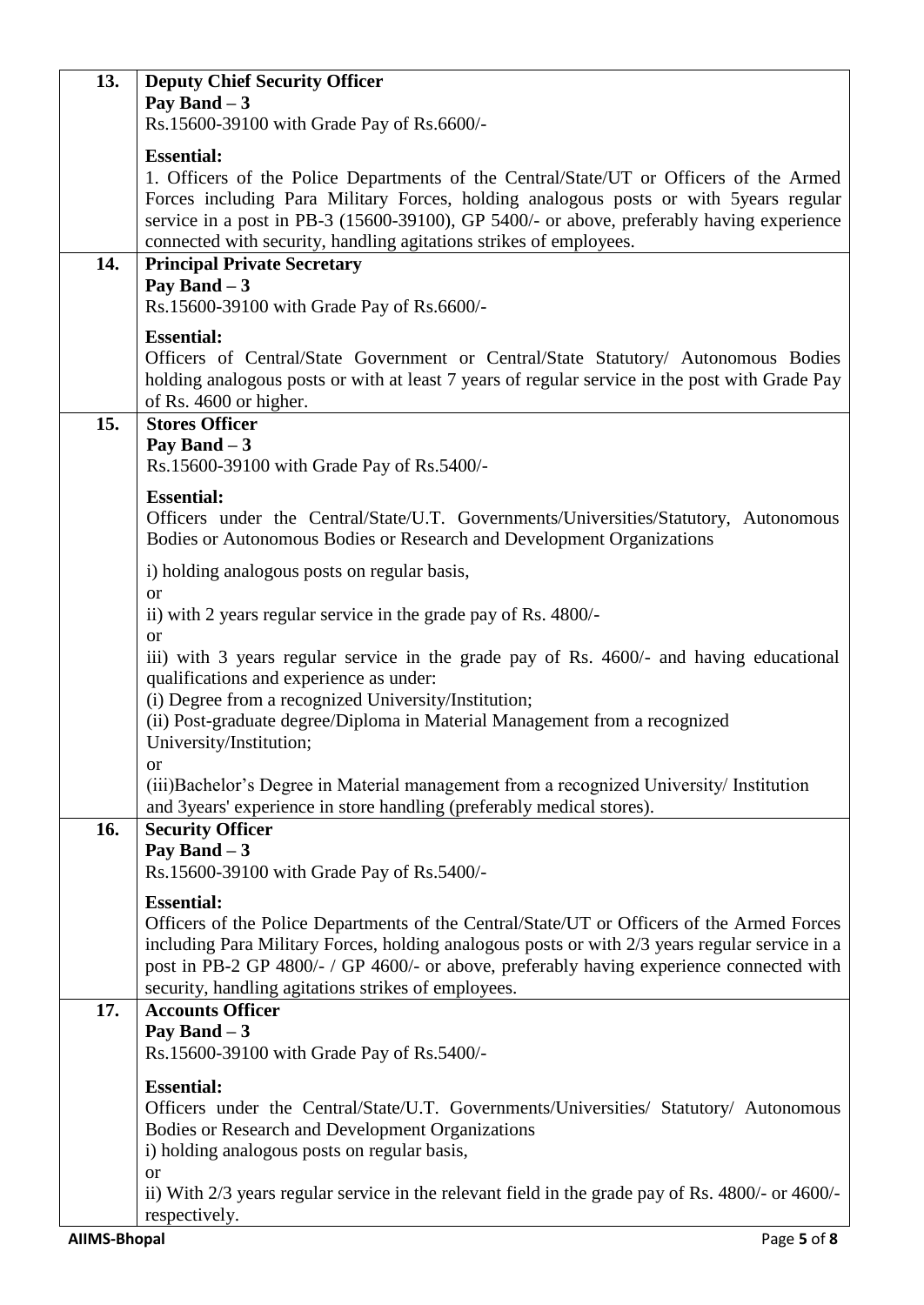| 18. | <b>Chief Medical Record Officer</b><br>Pay Band $-3$<br>Rs.15600-39100 with Grade Pay of Rs.5400/-                                                                                                      |
|-----|---------------------------------------------------------------------------------------------------------------------------------------------------------------------------------------------------------|
|     | <b>Essential:</b><br>Officers under the Central/State/U.T. Universities/ Statutory/ AutonomousBodies or<br><b>Research and Development Organizations</b>                                                |
|     | (a) holding analogous posts on regular basis                                                                                                                                                            |
|     | <b>or</b><br>(b) With 2/3 years regular service in the grade pay of Rs. 4800/- or 4600/- respectively in the<br>relevant field. -<br>and                                                                |
|     | Possessing the following qualifications and experience:<br>(a) Degree in Medical Record keeping (duration 1year) from a recognised Institute /<br>University,<br>and                                    |
|     | (b) Ability to use computers in office applications, spread sheets and presentations. Typing<br>speed of 35words per minute in English or 30 words per minute in Hindi.                                 |
| 19. | <b>Assistant Nursing Superintendent</b><br>Pay Band $-3$                                                                                                                                                |
|     | Rs.15600-39100 with Grade Pay of Rs.5400/-                                                                                                                                                              |
|     | <b>Essential:</b>                                                                                                                                                                                       |
|     | Officers of the State/ Central Government or Statutory/ Autonomous Bodies holding<br>analogous posts,                                                                                                   |
|     | <b>or</b><br>Staff Nurse Grade I (Nursing Sisters) with 3 years regular service in the Grade Pay of Rs.<br>$4800/-$ ,                                                                                   |
|     | and<br>Possessingthe following educational qualification and experience:<br>(i) B.Sc. Nursing (4 year course) from a recognized institute/university,<br><b>or</b>                                      |
|     | B.Sc. (Post-certificate) or equivalent such as B.Sc. Nursing (Post-basic) (2 year course) from<br>a recognized institute/university.                                                                    |
|     | (ii) Should be registered with the Indian Nursing Council/ State Nursing Council                                                                                                                        |
|     | <b>Experience</b><br>Six years experience in 200 bedded healthcare organization after obtaining Degree or<br>equivalent from a recognized University/Institution.<br>Desirable:                         |
|     | (i) M.Sc (Nursing) from a recognized institute /university.<br>(ii) Ability to use computers - Hands on experience in office applications, spread sheets and<br>presentations.                          |
| 20. | <b>Senior Dietician (Assistant Food Manager)</b>                                                                                                                                                        |
|     | Pay Band $-3$<br>Rs.15600-39100 with Grade Pay of Rs.5400/-                                                                                                                                             |
|     | <b>Essential:</b><br>Officers under the Central/State/U.T. Governments/Universities/Statutory, Autonomous<br>Bodies or Health Care Organizations holding analogous posts on regular basis,<br><b>or</b> |
|     | With 3 years of regular service in the post of Dietician in the Grade Pay of Rs. 4600/-.                                                                                                                |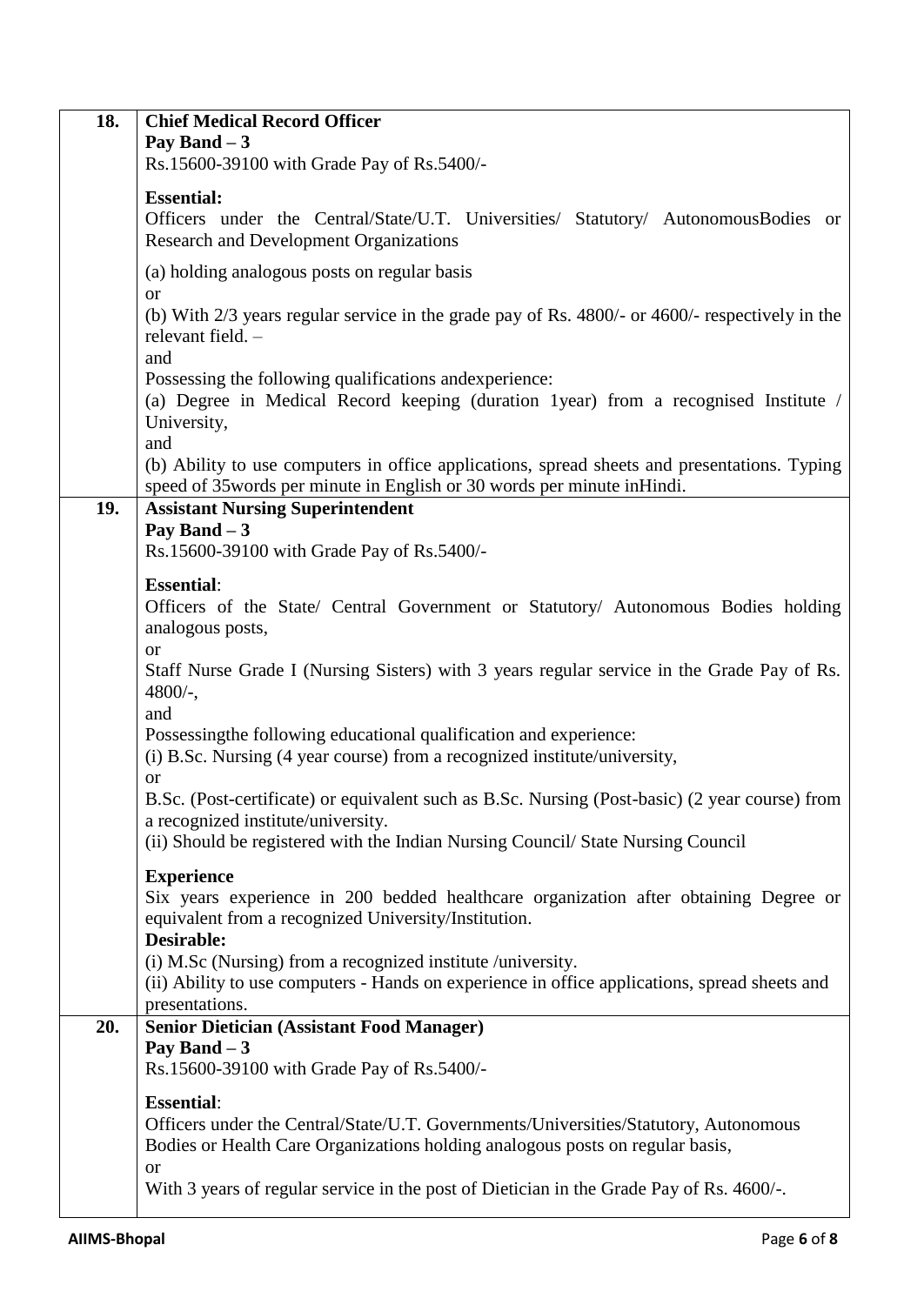| 21. | <b>Supervising Medical Social Service Officer</b>                                               |  |
|-----|-------------------------------------------------------------------------------------------------|--|
|     | Pay Band $-3$                                                                                   |  |
|     | Rs.15600-39100 with Grade Pay of Rs.5400/-                                                      |  |
|     | <b>Essential:</b>                                                                               |  |
|     | Officers of the 200 bedded Hospital of Central State/ U.T. Governments or Central               |  |
|     | Autonomous/Statutory/Local Self Government Bodies or Public Sector undertakings:                |  |
|     | (a)                                                                                             |  |
|     | (i) Holding analogous posts on regular basis,                                                   |  |
|     | or                                                                                              |  |
|     | (ii) Holding a post in the grade pay of Rs.4600/-with 3 years of regular service in the grade,  |  |
|     | or                                                                                              |  |
|     | (iii) Holding a post in the grade pay of Rs.4200/-with 8 years of regular service in the grade, |  |
|     | and                                                                                             |  |
|     | (b) 5 year experience in the relevant field.                                                    |  |

### **Note:**

- I. The Director, AIIMS Bhopal reserves the right to vary the vacancies or cancel the exercise at any stage of the process without assigning any reason thereof.
- II. Maximum age limit for applying for the aforesaid posts on deputation is **56 years** as on last date of receipt of application, i.e. 22/02/2018 (Thursday).
- III. The initial period of deputation shall ordinarily be three years from date of appointment and the same will be regulated as per DoPT guidelines. Pay will be protected as per Government of India rules.
- IV. All the posts carry usual allowance as admissible to Central Government Employees of similar status and other allowances sanctioned at AIIMS Bhopal (M.P.)
- V. AIIMS Bhopal reserves the right to conduct written test to shortlist/ selected the candidates for any post as mentioned in the notification.
	- a. The Officers who fulfil the above qualifications/eligibility may submit their application (**copy enclosed**) in the attached proforma **through proper channel** to the below mentioned address on or before **05:00 PM** as on last date i.e. 22/02/2018 (Thursday) by Speed Post/Registered Post only:

### **The Administrative Officer All India Institute of Medical Sciences (AIIMS) Administrative Block, 1stFloor of Medical College Building Saket Nagar, Bhopal-462020 (M.P.)**

**It may please be noted that initially the last date for submission of application was 12/02/2018 as per the advertisement published on Employment News/Rojgar Samachar edition dated 13-19 January 2018, However due to administrative reasons the last date for submission of application form has been extended up to 22/02/2018(Thursday).** 

b. The envelope containing the application(s) should be super-scribed as: "**Application for the Group 'A' Post of……………………….on Deputation Basis."**